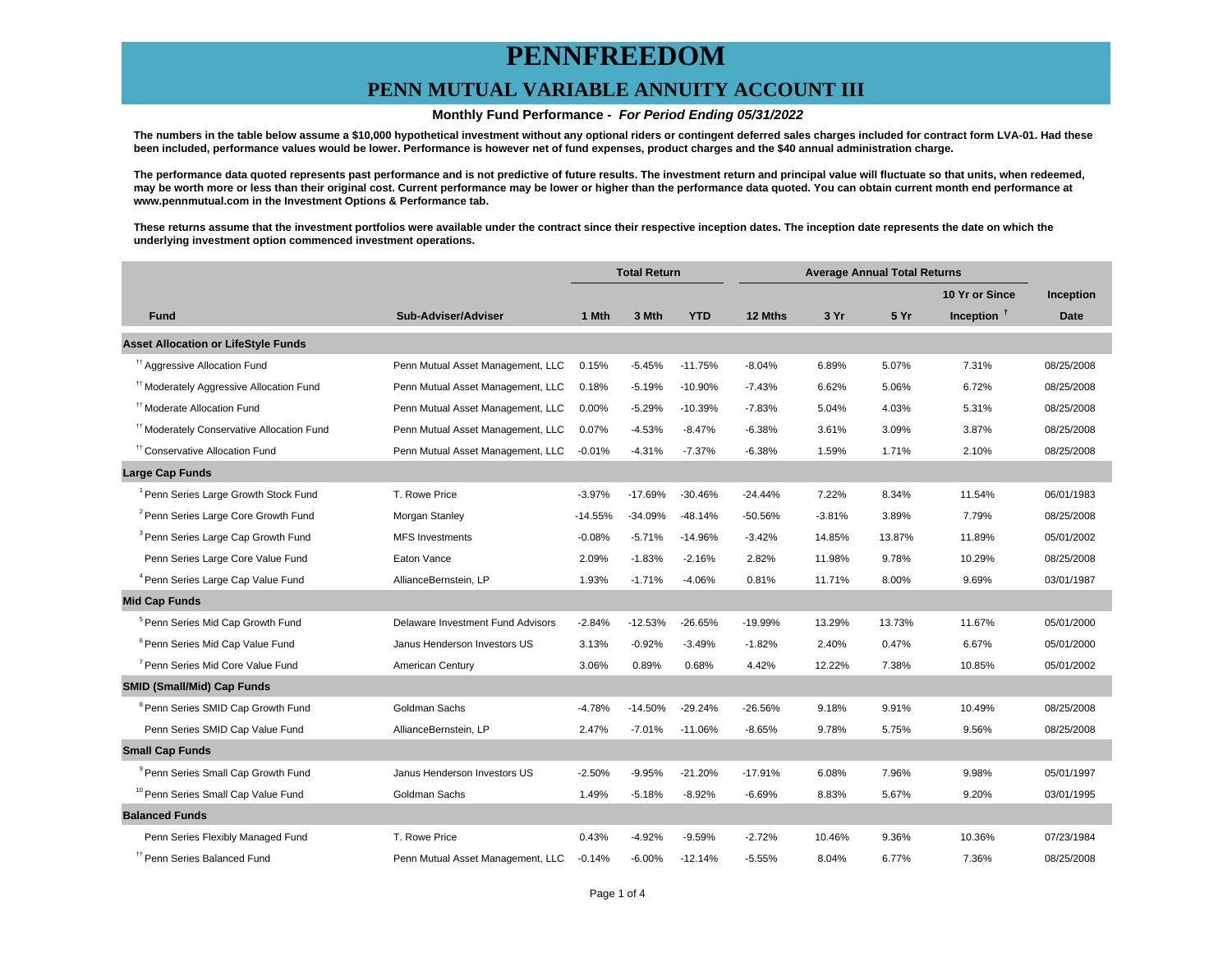### **PENN MUTUAL VARIABLE ANNUITY ACCOUNT III**

### **Monthly Fund Performance - For Period Ending 05/31/2022**

|                                                        |                                   | <b>Total Return</b> |           | <b>Average Annual Total Returns</b> |           |          |          |                |             |
|--------------------------------------------------------|-----------------------------------|---------------------|-----------|-------------------------------------|-----------|----------|----------|----------------|-------------|
|                                                        |                                   |                     |           |                                     |           |          |          | 10 Yr or Since | Inception   |
| <b>Fund</b>                                            | Sub-Adviser/Adviser               | 1 Mth               | 3 Mth     | <b>YTD</b>                          | 12 Mths   | 3 Yr     | 5 Yr     | Inception $T$  | <b>Date</b> |
| <b>Index Funds</b>                                     |                                   |                     |           |                                     |           |          |          |                |             |
| <sup>11</sup> Penn Series Index 500 Fund               | <b>State Street</b>               | 0.00%               | $-5.66%$  | $-13.44%$                           | $-2.11%$  | 14.46%   | 11.42%   | 12.37%         | 05/01/2000  |
| Penn Series Small Cap Index Fund                       | <b>State Street</b>               | $-0.07%$            | $-9.20%$  | $-17.36%$                           | $-18.72%$ | 7.48%    | 5.52%    | 8.53%          | 08/25/2008  |
| Penn Series Developed International Index Fund         | <b>State Street</b>               | 1.69%               | $-5.62%$  | $-12.18%$                           | $-12.72%$ | 4.34%    | 2.09%    | 4.95%          | 08/25/2008  |
| <b>Specialty Fund</b>                                  |                                   |                     |           |                                     |           |          |          |                |             |
| <sup>12</sup> Penn Series Real Estate Securities Fund  | Cohen & Steers                    | $-5.11%$            | $-2.60%$  | $-14.32%$                           | 2.20%     | 8.24%    | 8.09%    | 8.41%          | 05/01/2002  |
| <b>International Funds</b>                             |                                   |                     |           |                                     |           |          |          |                |             |
| Penn Series International Equity Fund                  | Vontobel Asset Management         | $-1.65%$            | $-8.18%$  | $-19.02%$                           | $-14.99%$ | 4.79%    | 3.38%    | 5.45%          | 11/01/1992  |
| <sup>13</sup> Penn Series Emerging Markets Equity Fund | Vontobel Asset Management         | $-0.39%$            | $-10.36%$ | $-15.50%$                           | $-24.90%$ | $-1.09%$ | $-1.75%$ | 0.63%          | 08/25/2009  |
| <b>Fixed-Income Funds</b>                              |                                   |                     |           |                                     |           |          |          |                |             |
| <sup>11</sup> Penn Series Limited Maturity Bond Fund   | Penn Mutual Asset Management, LLC | $-0.29%$            | $-2.52%$  | $-3.81%$                            | $-4.76%$  | $-0.52%$ | 0.01%    | $-0.24%$       | 05/01/2000  |
| <sup>11</sup> Penn Series Quality Bond Fund            | Penn Mutual Asset Management, LLC | $-0.26%$            | $-6.40%$  | $-10.01%$                           | $-10.20%$ | $-1.11%$ | 0.07%    | 0.37%          | 03/01/1987  |
| <sup>14</sup> Penn Series High Yield Bond Fund         | Penn Mutual Asset Management, LLC | 0.43%               | $-2.65%$  | $-5.22%$                            | $-3.79%$  | 3.39%    | 3.11%    | 4.28%          | 07/23/1984  |
| <sup>#</sup> Penn Series Money Market Fund             | Penn Mutual Asset Management, LLC | $-0.14%$            | $-0.41%$  | $-0.61%$                            | $-1.45%$  | $-1.09%$ | $-0.98%$ | $-1.21%$       | 07/15/1983  |

The Penn Series Money Market Fund 7-day yield was 0.01% . The yield, which is gross of product fees and the \$ 40 annual administration charge, more closely reflects the current earnings of the Money Market Fund than the 1-year return.

**Investors should carefully consider the objectives, risks, charges, and expenses of the relevant variable annuity product and underlying investment options prior to investing.** Please read the prospectus carefully as it contains this and other pertinent information specific to the product being presented. A prospectus may be obtained from your Penn Mutual **financial professional or from our website at www.pennmutual.com in the Planning & Products tab.**

Penn Mutual variable products are offered through Hornor, Townsend & Kent, Inc. (HTK), Registered Investment Advisor, Member FINRA/SIPC, 600 Dresher Road, Horsham, PA 19044, 215-957-7300. HTK is a wholly owned subsidiary of The Penn Mutual Life Insurance Company.

1202417TM\_Jun17

Report is not valid unless all pages are included



Page 2 of 4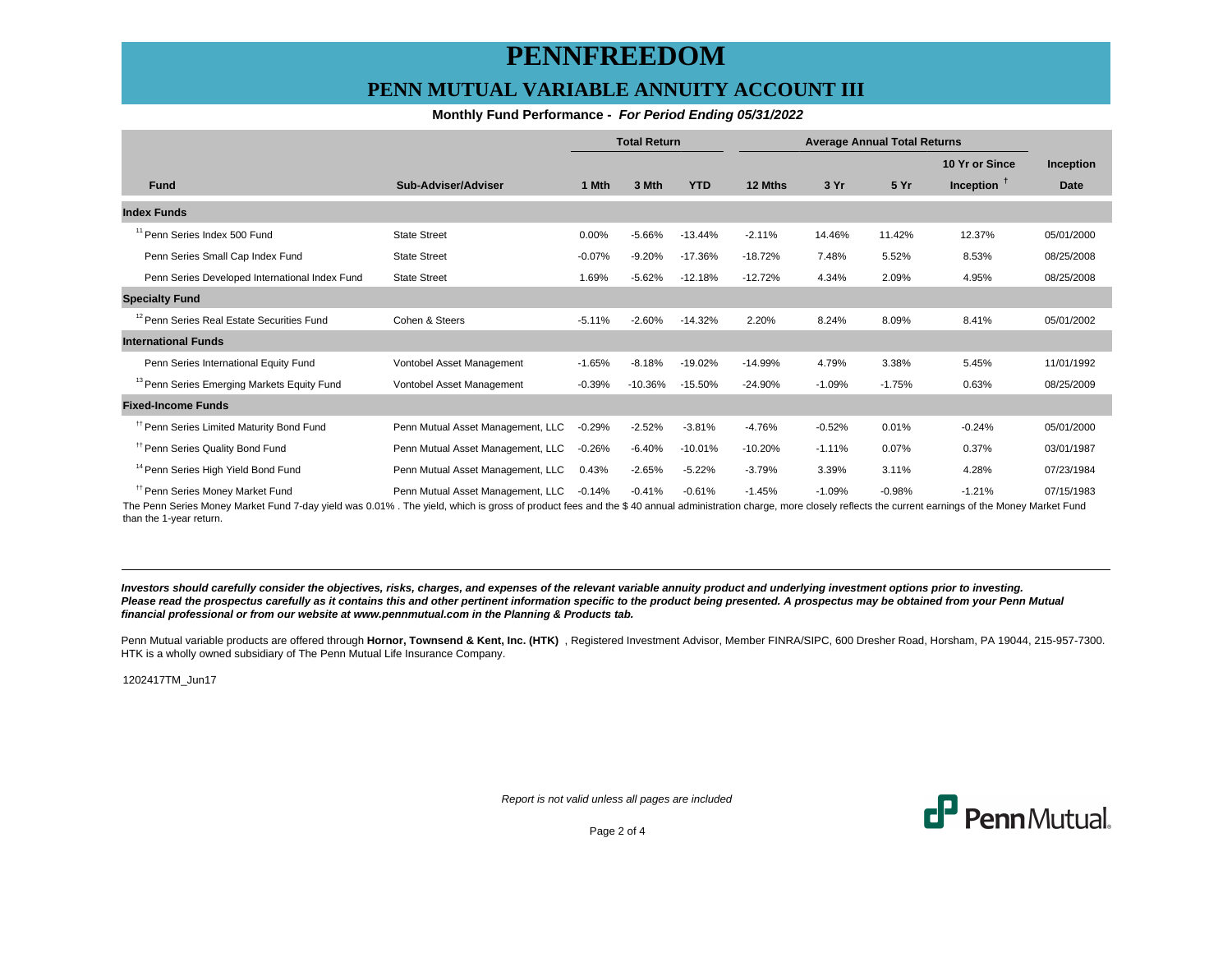### **PENN MUTUAL VARIABLE ANNUITY ACCOUNT III**

 **Monthly Fund Performance - For Period Ending 05/31/2022**

#### **Assuming Contract Surrendered**

**Below are the average annual total returns on a hypothetical investment of \$1,000 assuming the investor makes no additional deposits during the first contract year and surrenders the policy. With the exception of any available optional riders, the figures are net of all possible charges and fees, including the maximum contingent deferred sales charge of 8% (Contract Year = %: 1=8%, 2=7%, 3=6%, 4=5%), asset charges, product fees, and the \$40 annual administration charge. Had any available optional riders been included, performance values would be lower.**

|                                                       |                                   | <b>Average Annual Total Returns</b> |          |        |                |                       |
|-------------------------------------------------------|-----------------------------------|-------------------------------------|----------|--------|----------------|-----------------------|
|                                                       |                                   |                                     |          |        | 10 Yr or Since |                       |
| <b>Fund</b>                                           | Sub-Adviser/Adviser               | 1Yr                                 | 3 Yr     | 5 Yr   | Inception $†$  | <b>Inception Date</b> |
| <b>Asset Allocation or LifeStyle Funds</b>            |                                   |                                     |          |        |                |                       |
| <sup>17</sup> Aggressive Allocation Fund              | Penn Mutual Asset Management, LLC | $-13.89%$                           | 5.12%    | 4.96%  | 7.23%          | 08/25/2008            |
| <sup>11</sup> Moderately Aggressive Allocation Fund   | Penn Mutual Asset Management, LLC | $-13.33%$                           | 4.85%    | 4.95%  | 6.64%          | 08/25/2008            |
| <sup>11</sup> Moderate Allocation Fund                | Penn Mutual Asset Management, LLC | $-13.70%$                           | 3.30%    | 3.93%  | 5.23%          | 08/25/2008            |
| <sup>††</sup> Moderately Conservative Allocation Fund | Penn Mutual Asset Management, LLC | $-12.36%$                           | 1.91%    | 2.98%  | 3.79%          | 08/25/2008            |
| <sup>††</sup> Conservative Allocation Fund            | Penn Mutual Asset Management, LLC | $-12.35%$                           | $-0.07%$ | 1.60%  | 2.02%          | 08/25/2008            |
| <b>Large Cap Funds</b>                                |                                   |                                     |          |        |                |                       |
| <sup>1</sup> Penn Series Large Growth Stock Fund      | T. Rowe Price                     | $-29.13%$                           | 5.44%    | 8.22%  | 11.46%         | 06/01/1983            |
| <sup>2</sup> Penn Series Large Core Growth Fund       | Morgan Stanley                    | $-53.39%$                           | $-5.35%$ | 3.78%  | 7.71%          | 08/25/2008            |
| <sup>3</sup> Penn Series Large Cap Growth Fund        | <b>MFS</b> Investments            | $-9.61%$                            | 12.92%   | 13.75% | 11.80%         | 05/01/2002            |
| Penn Series Large Core Value Fund                     | Eaton Vance                       | $-3.81%$                            | 10.10%   | 9.66%  | 10.20%         | 08/25/2008            |
| <sup>4</sup> Penn Series Large Cap Value Fund         | AllianceBernstein, LP             | $-5.68%$                            | 9.84%    | 7.89%  | 9.61%          | 03/01/1987            |
| <b>Mid Cap Funds</b>                                  |                                   |                                     |          |        |                |                       |
| <sup>5</sup> Penn Series Mid Cap Growth Fund          | Delaware Investment Fund Advisors | $-24.99%$                           | 11.39%   | 13.62% | 11.58%         | 05/01/2000            |
| <sup>6</sup> Penn Series Mid Cap Value Fund           | Janus Henderson Investors US      | $-8.12%$                            | 0.72%    | 0.36%  | 6.58%          | 05/01/2000            |
| <sup>7</sup> Penn Series Mid Core Value Fund          | American Century                  | $-2.33%$                            | 10.34%   | 7.27%  | 10.76%         | 05/01/2002            |
| <b>SMID (Small/Mid) Cap Funds</b>                     |                                   |                                     |          |        |                |                       |
| <sup>8</sup> Penn Series SMID Cap Growth Fund         | Goldman Sachs                     | $-31.09%$                           | 7.36%    | 9.79%  | 10.40%         | 08/25/2008            |
| Penn Series SMID Cap Value Fund                       | AllianceBernstein, LP             | $-14.46%$                           | 7.95%    | 5.64%  | 9.48%          | 08/25/2008            |
| <b>Small Cap Funds</b>                                |                                   |                                     |          |        |                |                       |
| <sup>9</sup> Penn Series Small Cap Growth Fund        | Janus Henderson Investors US      | $-23.06%$                           | 4.33%    | 7.85%  | 9.89%          | 05/01/1997            |
| <sup>10</sup> Penn Series Small Cap Value Fund        | Goldman Sachs                     | $-12.64%$                           | 7.02%    | 5.56%  | 9.12%          | 03/01/1995            |
| <b>Balanced Funds</b>                                 |                                   |                                     |          |        |                |                       |
| Penn Series Flexibly Managed Fund                     | T. Rowe Price                     | $-8.96%$                            | 8.62%    | 9.24%  | 10.27%         | 07/23/1984            |
| <sup>††</sup> Penn Series Balanced Fund               | Penn Mutual Asset Management, LLC | $-11.58%$                           | 6.25%    | 6.66%  | 7.28%          | 08/25/2008            |